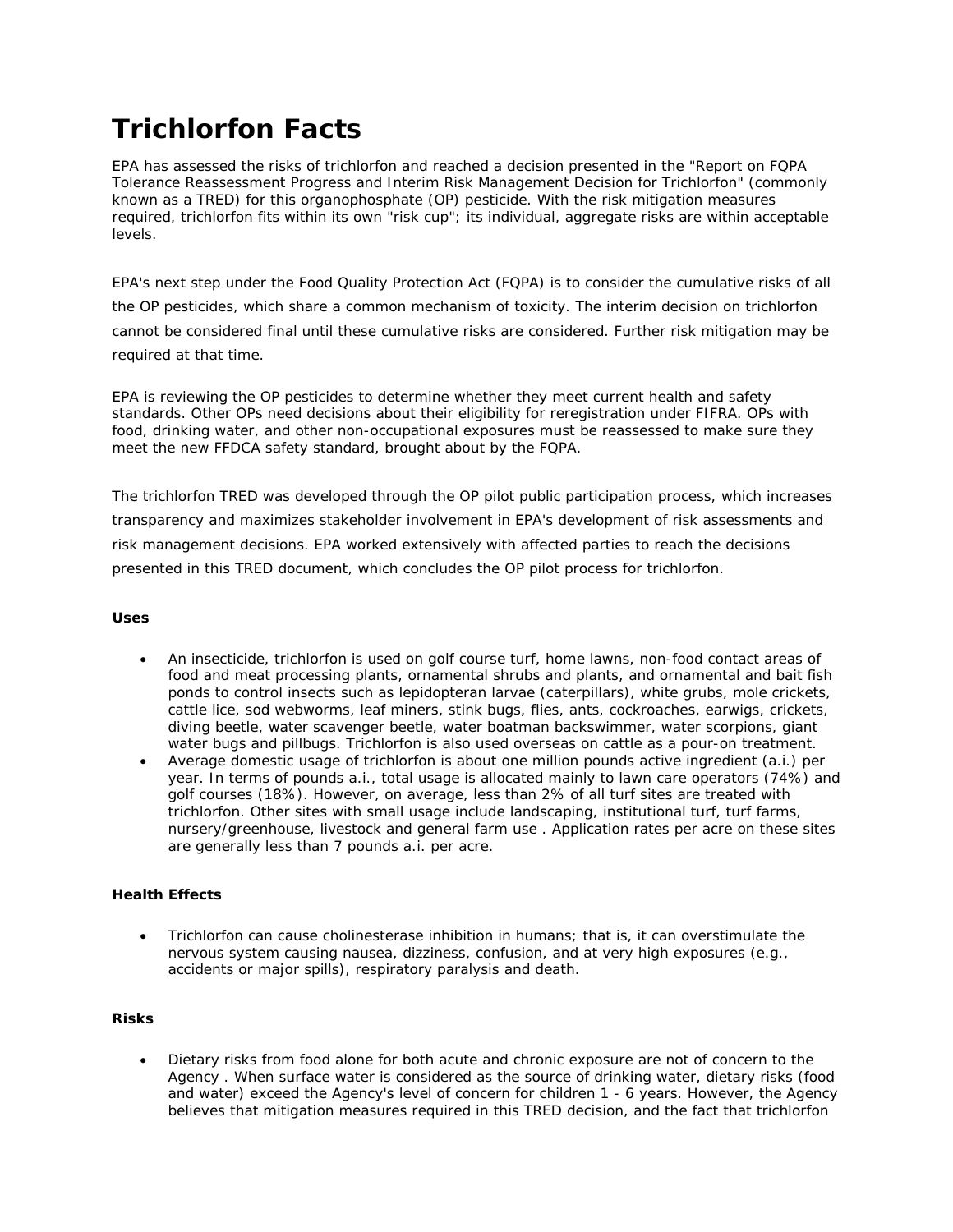has a short half life, will reduce the exposure. Moreover, when the source of drinking water is groundwater, neither the acute nor the chronic dietary risk exceed the Agency's level of concern. Accordingly, aggregate risk with groundwater also does not exceed Agency concern.

- The current occupational risk assessment indicates risk concerns for pond applicators, applicators using broadcast treatment to golf course fairways, and postapplication worker concerns following foliar treatments of ornamentals. Risks to workers are of concern if personal protective equipment is not used, or application methods are not modified.
- However, the Agency believes that required mitigation will effectively reduce exposure and risk to a level that is not of concern to the Agency.

# **Risk Mitigation**

- To mitigate risks to handlers and workers:
- Prohibit broadcast treatment to golf course fairways; spot treatment to fairways is permitted.
- Require 7-day application interval for application to turf, and limit applications to no more than 3 per calendar year
- Require applicators to use a truck-drawn spray rig for ornamental fish and bait ponds over 1 acre.
- Prohibit foliar application to ornamentals; allow only direct soil spray application to base of plant.

# **The OP Pilot Public Participation Process**

The organophosphates are a group of related pesticides that affect the functioning of the nervous system. They are among EPA's highest priority for review under the Food Quality Protection Act.

EPA is encouraging the public to participate in the review of the OP pesticides. Through a six-phased pilot public participation process, the Agency is releasing for review and comment its preliminary and revised scientific risk assessments for individual OPs. (Please contact the OP Docket, telephone 703- 305-5805, or see EPA's web site, Pesticide Reregistration Status.)

EPA is exchanging information with stakeholders and the public about the OPs, their uses, and risks through Technical Briefings, stakeholder meetings, and other fora. USDA is coordinating input from growers and other OP pesticide users.

Based on current information from interested stakeholders and the public, EPA is making interim risk management decisions for individual OP pesticides, and will make final decisions through a cumulative OP assessment.

# **Next Steps**

- Numerous opportunities for public comment were offered as this decision was being developed. The trichlorfon TRED therefore is issued in final (see http://www.epa.gov/pesticides/reregistration/status.htm or http://www.epa.gov/pesticides/reregistration/status\_op.htm ), without a formal public comment period. The docket remains open, however, and any comments submitted in the future will be placed in this public docket.
- When EPA has considered the cumulative risks for of the OP pesticides, the Agency will issue its final tolerance reassessment decision for trichlorfon and may require further risk mitigation